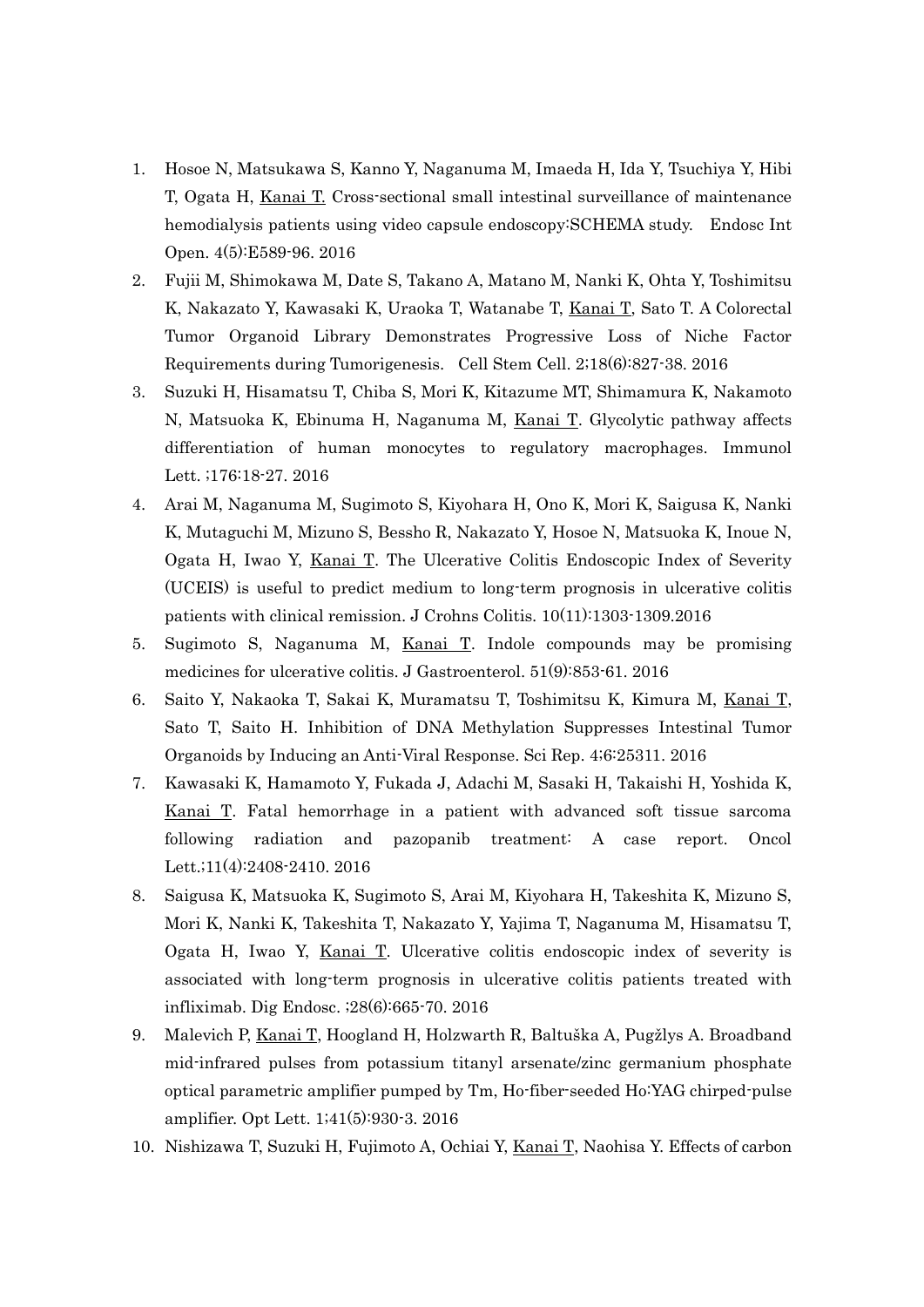dioxide insufflation in balloon-assisted enteroscopy: A systematic review and meta-analysis. United European Gastroenterol J.;4(1):11-7. 2016

- 11. Nishizawa T, Suzuki H, Akimoto T, Maehata T, Morizane T, Kanai T, Yahagi N. Effects of preoperative proton pump inhibitor administration on bleeding after gastric endoscopic submucosal dissection: A systematic review and meta-analysis. United European Gastroenterol J.;4(1):5-10. 2016
- 12. Sugimoto S, Naganuma M, Kiyohara H, Arai M, Ono K, Mori K, Saigusa K, Nanki K, Takeshita K, Takeshita T, Mutaguchi M, Mizuno S, Bessho R, Nakazato Y, Hisamatsu T, Inoue N, Ogata H, Iwao Y, Kanai T. Clinical Efficacy and Safety of Oral Qing-Dai in Patients with Ulcerative Colitis: A Single-Center Open-Label Prospective Study. Digestion.;93(3):193-201. 2016
- 13. Kiyohara H, Mizuno S, Naganuma M, Kanai T. Up-to-date medical treatment for ulcerative colitis. Nihon Shokakibyo Gakkai Zasshi.;113(3):413-23. 2016
- 14. Kawasaki K, Hamamoto Y, Adachi M, Kanai T, Takaishi H. Early tumor cavitation with regorafenib in metastatic colorectal cancer: A case report. Oncol Lett.;11(1):231-233. 2016
- 15. Imaeda H, Nakajima K, Hosoe N, Nakahara M, Zushi S, Kato M, Kashiwagi K, Matsumoto Y, Kimura K, Nakamura R, Wada N, Tsujii M, Yahagi N, Hibi T, Kanai T, Takehara T, Ogata H. Percutaneous endoscopic gastrostomy under steady pressure automatically controlled endoscopy: First clinical series. World J Gastrointest Endosc. 10;8(3):186-91. 2016
- 16. Shinoda M, Ebinuma H, Itano O, Yamagishi Y, Obara H, Kitago M, Nakamoto N, Hibi T, Yagi H, Abe Y, Matsubara K, Chu PS, Wakayama Y, Taniki N, Yamaguchi A, Amemiya R, Miyake R, Mizota T, Kanai T, Kitagawa Y. Simeprevir/pegylated interferon/ribavirin triple therapy for recurrent hepatitis C after living donor liver transplantation. Hepatol Res.. 46(11):1118-1128. 2016
- 17. Naganuma M, Hisamatsu T, Matsuoka K, Kiyohara H, Arai M, Sugimoto S, Mori K, Nanki K, Ohno K, Mutaguchi M, Mizuno S, Bessho R, Nakazato Y, Hosoe N, Inoue N, Iwao Y, Ogata H, Kanai T. Endoscopic Severity Predicts Long-Term Prognosis in Crohn's Disease Patients with Clinical Remission. Digestion.;93(1):66-71. 2016
- 18. Nishizawa T, Uraoka T, Sagara S, Suzuki H, Akimoto T, Kanai T, Yahagi N. Endoscopic slipknot clip suturing method: an ex vivo feasibility study (with video). Gastrointest Endosc.;83(2):447-50. 2016
- 19. Naganuma M, Okuda S, Hisamatsu T, Matsuoka K, Mori K, Hosoe N, Nakazato Y, Ogata H, Kanai T. Findings of ulceration and severe stricture on MRE can predict prognosis of Crohn's disease in patients treated with anti-TNF treatment. Abdom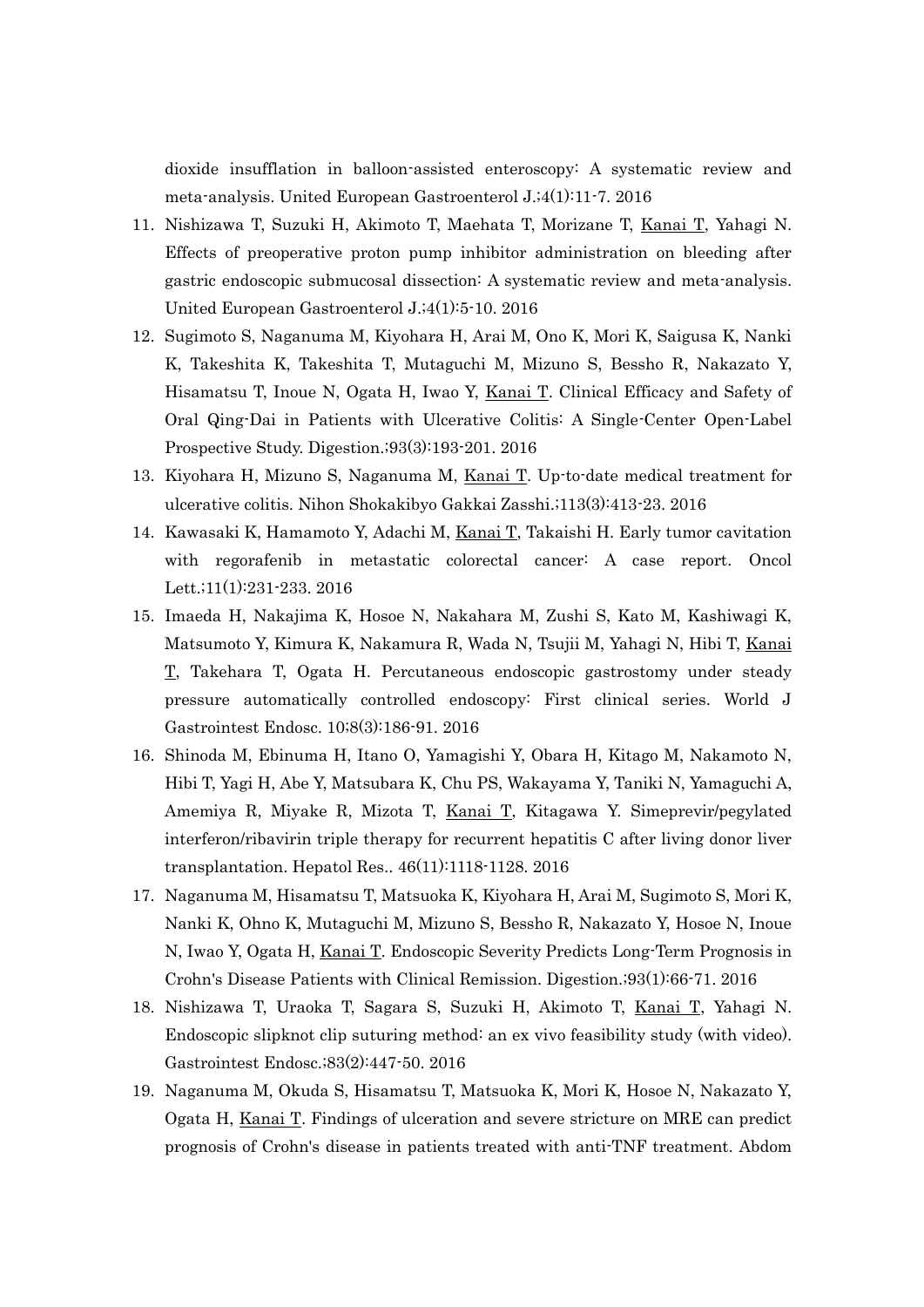Radiol (NY). 42(1):141-151. 2016

- 20. Hosoe N, Watanabe K, Miyazaki T, Shimatani M, Wakamatsu T, Okazaki K, Esaki M, Matsumoto T, Abe T, Kanai T, Ohtsuka K, Watanabe M, Ikeda K, Tajiri H, Ohmiya N, Nakamura M, Goto H, Tsujikawa T, Ogata H. Evaluation of performance of the Omni mode for detecting video capsule endoscopy images: A multicenter randomized controlled trial. Endosc Int Open. 4(8):E878-82. 2016
- 21. Kawamura Y, Takeshita S, Kanai T, Yoshida Y, Nonoyama S. The Combined Usefulness of the Neutrophil-to-Lymphocyte and Platelet-to-Lymphocyte Ratios in Predicting Intravenous Immunoglobulin Resistance with Kawasaki Disease. J Pediatr. ;178:281-284. 2016
- 22. Horibe M, Kaneko T, Yokogawa N, Yokota T, Okawa O, Nakatani Y, Ogura Y, Matsuzaki J, Iwasaki E, Hosoe N, Masaoka T, Inadomi JM, Suzuki H, Kanai T, Namiki S. A simple scoring system to assess the need for an endoscopic intervention in suspected upper gastrointestinal bleeding: A prospective cohort study. Dig Liver Dis. 48(10):1180-6. 2016
- 23. Nishizawa T, Ochiai Y, Uraoka T, Akimoto T, Mitsunaga Y, Goto O, Fujimoto A, Maehata T, Kanai T, Yahagi N. Endoscopic slip knot clip suturing method: A prospective pilot study (with video). Gastrointest Endosc. pii: S0016-5107(16)30432-1. 2016
- 24. Shinzaki S, Matsuoka K, Iijima H, Mizuno S, Serada S, Fujimoto M, Arai N, Koyama N, Morii E, Watanabe M, Hibi T, Kanai T, Takehara T, Naka T. Leucine-rich Alpha-2 Glycoprotein is a Serum Biomarker of Mucosal Healing in Ulcerative Colitis. J Crohns Colitis. ;11(1):84-91. 2016
- 25. Kinoshita S, Nishizawa T, Hisamatsu T, Kanai T, Yahagi N. Polyglycolic acid sheet for closure of esophagobronchial fistula in a patient with Behçet's disease. Gastrointest Endosc. pii: S0016-5107(16)30380-7. 2016
- 26. Mori H, Suzuki H, Matsuzaki J, Tsugawa H, Fukuhara S, Miyoshi S, Hirata K, Seino T, Matsushita M, Nishizawa T, Masaoka T, Kanai T. Rifabutin-based 10-day and 14-day triple therapy as a third-line and fourth-line regimen for Helicobacter pylori eradication: A pilot study. United European Gastroenterol J. 4(3):380-7. 2016
- 27. Kawasaki S, Itoi T, Iwasaki E, Hosoe N, Ogata H, Kanai T. Successful Pancreatic Duct Stent Placement for Recurrent Pancreatitis in a Patient with Polysplenia with Agenesis of the Dorsal Pancreas and Peutz-Jeghers Syndrome. Intern Med. 55(13):1743-6. 2016
- 28. Matsumoto T, Motoya S, Watanabe K, Hisamatsu T, Nakase H, Yoshimura N, Ishida T, Kato S, Nakagawa T, Esaki M, Nagahori M, Matsui T, Naito Y, Kanai T,